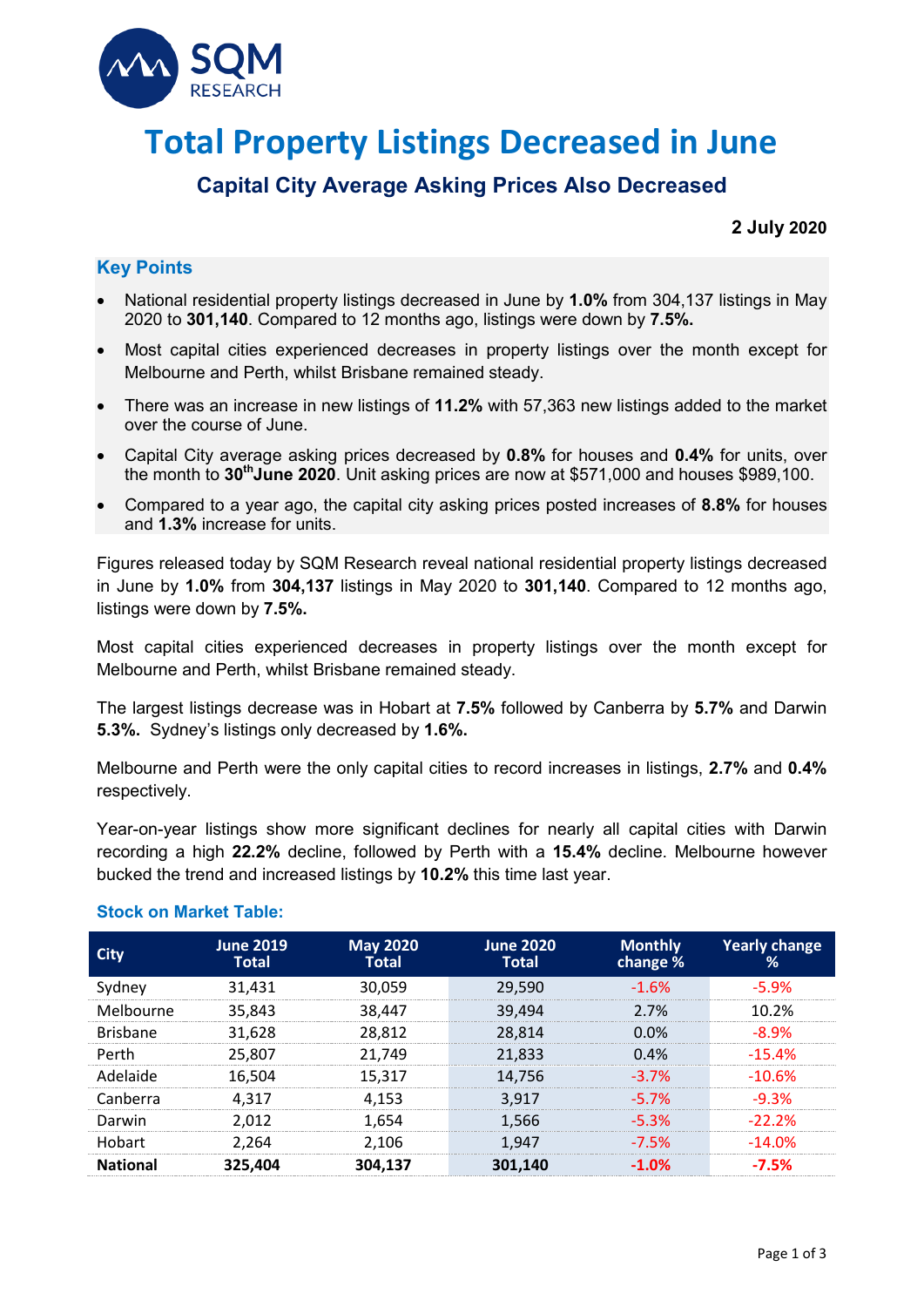

Louis Christopher, Managing Director of SQM Research said, "It is not unusual for listings to decrease in June as it is the start of the colder winter months. There was a solid increase in new listings. Indeed, we have more new listings on the market compared to this time last year. Listings that were coming up to 90 days dropped the most, indicating that some of the older stock had either been withdrawn or was selling during June. Overall, these numbers on their own would indicate fairly normal activity in the housing market. Of course, we know that conditions are far from normal. And this is illustrated in the fall in vendor asking prices for the month."

### **Days on Market Tables:**

| <b>June 2020</b> |           |            |            |             |              |                       |  |
|------------------|-----------|------------|------------|-------------|--------------|-----------------------|--|
| <b>City</b>      | $30$ days | 30-60 days | 60-90 days | 90-180 days | $> 180$ days | <b>Total Listings</b> |  |
| <b>Sydney</b>    | 10.757    | 3,826      | 2.780      | 5.972       | 6,255        | 29.590                |  |
| <b>Melbourne</b> | 12.612    | 5,123      | 3.941      | 8.337       | 9,481        | 39.494                |  |
| <b>Brisbane</b>  | 7.079     | 4,112      | 2.999      | 6.478       | 8,146        | 28.814                |  |
| Perth            | 4.980     | 2,389      | 1.562      | 4.368       | 8,534        | 21.833                |  |
| Adelaide         | 3.712     | 2.060      | 1,345      | 2.993       | 4,646        | 14.756                |  |
| <b>Canberra</b>  | 1.156     | 446        | 427        | 618         | 1.270        | 3.917                 |  |
| Darwin           | 141       | 82         | 59         | 211         | 1.073        | 1.566                 |  |
| <b>Hobart</b>    | 385       | 236        | 176        | 450         | 700          | 1.947                 |  |
| <b>National</b>  | 57.363    | 28,072     | 21,851     | 55,535      | 138,319      | 301,140               |  |

| <b>May 2020</b>  |           |            |            |             |              |                       |  |
|------------------|-----------|------------|------------|-------------|--------------|-----------------------|--|
| <b>City</b>      | $30$ days | 30-60 days | 60-90 days | 90-180 days | $> 180$ days | <b>Total Listings</b> |  |
| Sydney           | 9.583     | 4,730      | 5,258      | 3.899       | 6,589        | 30,059                |  |
| <b>Melbourne</b> | 10.787    | 6,155      | 6.034      | 5.988       | 9,483        | 38.447                |  |
| <b>Brisbane</b>  | 6,192     | 4,293      | 4,752      | 5.099       | 8,476        | 28.812                |  |
| <b>Perth</b>     | 4.271     | 2.276      | 2,646      | 3.661       | 8,895        | 21.749                |  |
| Adelaide         | 3,868     | 2,043      | 2,042      | 2,400       | 4.964        | 15.317                |  |
| <b>Canberra</b>  | 1.094     | 776        | 516        | 483         | 1,284        | 4.153                 |  |
| Darwin           | 119       | 74         | 118        | 192         | 1,151        | 1.654                 |  |
| <b>Hobart</b>    | 405       | 274        | 274        | 404         | 749          | 2.106                 |  |
| <b>National</b>  | 51.665    | 31,355     | 34.188     | 47.256      | 139,673      | 304.137               |  |

#### **June 2019**

| <b>City</b>      | $<$ 30 days | 30-60 days | 60-90 days | 90-180 days | $>$ 180 days | <b>Total Listings</b> |
|------------------|-------------|------------|------------|-------------|--------------|-----------------------|
| Sydney           | 8.359       | 4.527      | 3.146      | 6.290       | 9.109        | 31.431                |
| <b>Melbourne</b> | 9.472       | 5.271      | 3.268      | 6.873       | 10.959       | 35,843                |
| <b>Brisbane</b>  | 7.109       | 5.127      | 3,583      | 7.010       | 8.799        | 31.628                |
| Perth            | 4.721       | 3,583      | 2.519      | 5.892       | 9,092        | 25.807                |
| Adelaide         | 4.113       | 2.512      | 1.959      | 3.223       | 4.697        | 16.504                |
| <b>Canberra</b>  | 902         | 838        | 484        | 904         | 1.189        | 4.317                 |
| Darwin           | 203         | 156        | 129        | 284         | 1.240        | 2.012                 |
| <b>Hobart</b>    | 499         | 339        | 230        | 415         | 781          | 2.264                 |
| <b>National</b>  | 54,392      | 36.476     | 28.235     | 59,890      | 146.411      | 325.404               |

## **Asking Prices**

Capital City average asking prices decreased by **0.8%** for houses and **0.4%** for units, over the month to 30<sup>th</sup>June 2020. Unit asking prices are now at \$571,000 and houses \$989,100.

Compared to a year ago, the capital city asking prices posted increases of **8.8%** for houses and **1.3%** increase for units.

Over the month, most capital cities recorded marginal asking price increases however Sydney's asking prices continue to decline to now record declines of **0.9%** for houses and **1.3%** for units. Melbourne recorded a **1.5%** decrease in house prices but units increased by **0.7%**